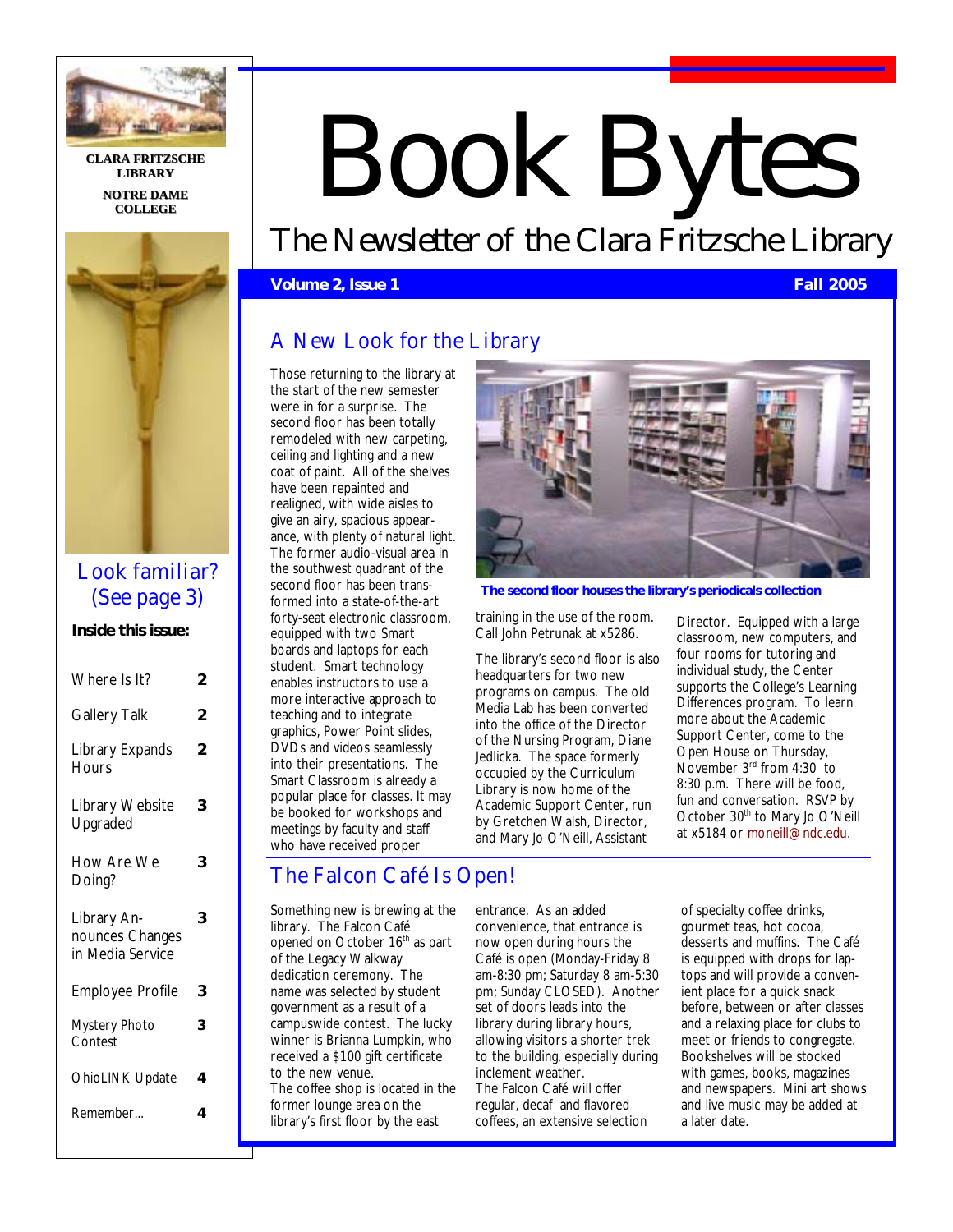#### **Page 2 Book Bytes**



## Where Is It?

The library renovation has resulted in many changes in the location of things in the library. Here is a short guide to where things are now:

- *Curriculum Library*—now on the first floor by the Juvenile Collection
- *Kits, records and audiotapes*—opposite the windows on the north wall of the Curriculum Library
- *Videos*—in the aisle between the Curriculum Library and the Theology section
- *Law Collection*—dispersed among the first floor reference and circulating collections
- *Microform and microfiche reader/printer*—north wall of

the second floor next to the Academic Support Center

• *Drops for laptops*—by the seating area to the left of the top of the stairs on second floor, on the pillar next to front display case on first floor

• *Lounge area*—to the right of the top of the stairs on the second floor

• *Study tables and carrels*—in the northeast quadrant of the second floor (the corner closest to the Administration Building)

• *Map cases*—next to the wall map on the second floor

• *Photocopier*—next to the bulletin board under the stairs on the first floor



#### Library Expands Hours

In an effort to better accommodate patrons, the library will soon increase the hours it is open. New hours will be Monday-Thursday 9 a.m.-10 p.m.; Friday 9 a.m.-5 p.m.; WECO Fridays 9 a.m.-8 p.m.; Saturday 9 a.m.-5 p.m.; Sunday 1 p.m. to 10 p.m. The new hours will become effective on October 30<sup>th</sup>.



*LakeView #22,* **one of Jones' later works.** 



**Marvin Jones** 

## Gallery Talk

**Marvin Jones Opening**  Over 60 people attended the opening reception for our current exhibit, "Marvin Jones: Intellect Meets Primitive," with a capacity crowd present to hear the gallery talk by Cathy Jones. The exhibit, a retrospective of the career of the nationally known artist, also explores the relationship of his extensive collection of primitive and outsider art to his artistic output. If you haven't stopped by the Clara Fritzsche Library to see the show, you still have time. The exhibit has been held over through October 31<sup>st</sup>! For more on the show, go to: www.notredamecollege.edu/ library/gallery.htm.

**Our Gallery in the News**  The Clara Fritzsche Library Gallery is featured in the *Cleveland Magazine 2005 City Guide* as one of Cleveland's "hip galleries." Last year it was

listed as one of the "Top 75 Art Galleries and Art Neighborhoods in Cleveland" in the November 2004 *Cleveland Magazine*. Galleries were chosen for "the quality and display of the shows exhibited and the method of selection." Our gallery was also the recipient of an Ohio Humanities Council grant for last spring's exhibit, "Symbolic Beauty: Croatian Textile Design." The exhibit received national and international coverage when the collector of the folk dress in the exhibit, Stjepan Vlahovich, did an interview for the Croatian World Network, headquartered in New York City. The interview, along with extensive photographs of the exhibit, was archived on the internet, allowing our gallery to reach

people all over the world.

#### **Upcoming Events**

#### **November 17-December**

**16, 2005: Imagiscapes II,** a showing of digital art by collaborators Sheila N Markowitz and judy blattner Klein. Paintings, photographs and found objects are digitally scanned and layered to build texture, color and detail into a final composite image of art and imagination. Both artists have exhibited extensively and won many awards before their collaboration. This show marks a return to the Clara Fritzsche Library Gallery for Klein, who exhibited as part of the "Orange Art Center Printmakers" show in 2001. An opening reception will be held on Thursday, November  $17<sup>th</sup>$  from 7 to 9 p.m. For more information, contact Karen Zoller at x5267.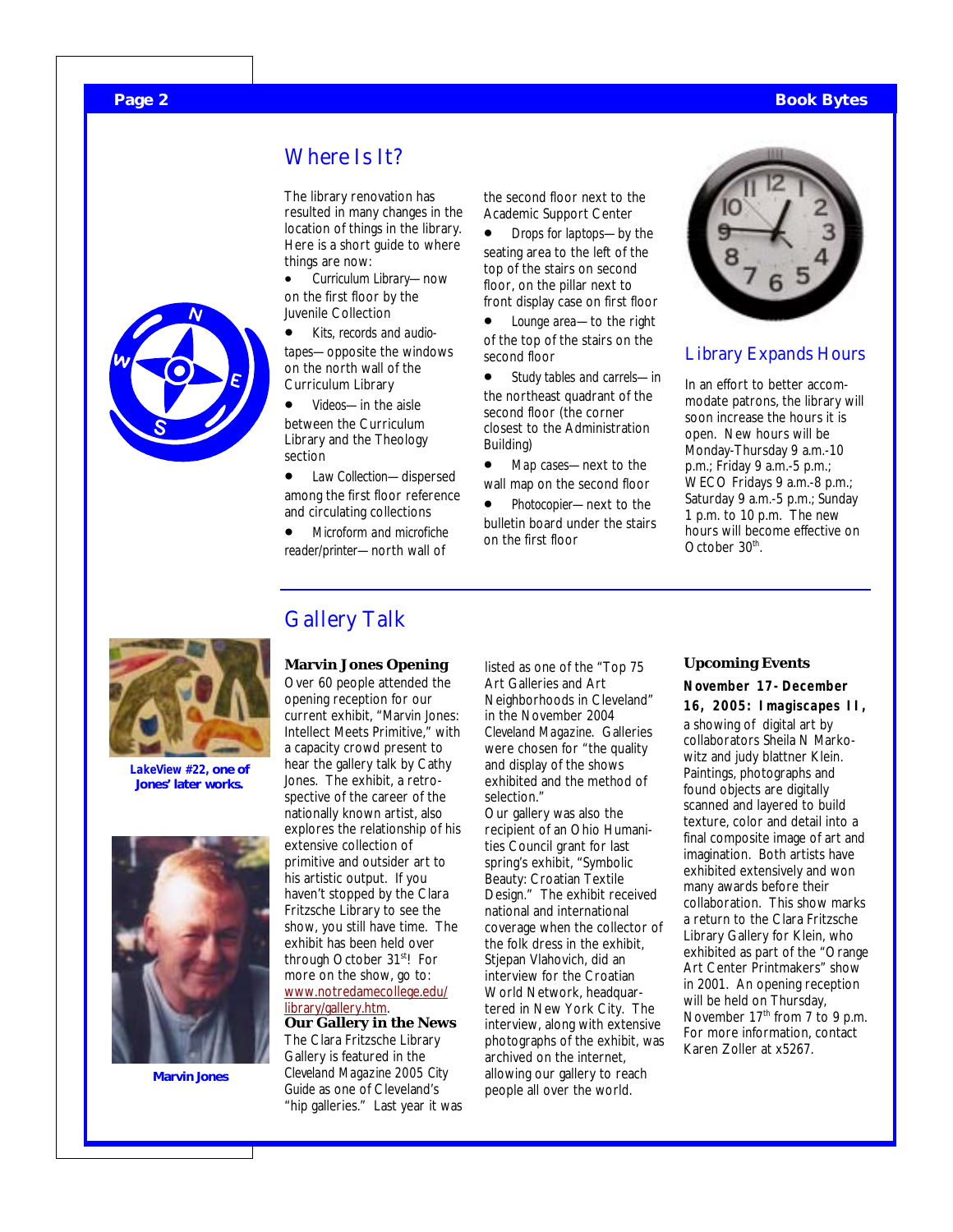## Library Web Site Upgraded

If you haven't checked out the library's web site recently, you may be surprised by the new and improved version. A library history section has been added, along with an art gallery page listing current and past exhibits. The Tolerance Resource Center site has been greatly enhanced, growing from one page to a web site with separate pages for a history and timeline chronicling all of the past programming and activities of the Center plus online bibliographies on teaching about

the Holocaust and Native Americans. Also added is a tribute to Notre Dame College alumna and adjunct professor Maggie Kocevar, who first conceived the idea of a center devoted to tolerance, diversity and anti-bias issues on the Notre Dame campus. The library staff extends its thanks to Stuart Smith and the web team for their assistance with this project. To view the library web site, go to www.notredamecollege.edu/ library/.

## Library Announces Changes in Media Service

Due to changes necessitated by the library remodeling project, the library is no longer responsible for media service, media production or media setups. Only equipment necessary for viewing and listening to media housed in the library or for library presentations has been retained, with the remaining items transferred to the Administration Building. In the meantime, requests for multimedia projector and laptop setups should be directed to Chris Riddle at x5356 until 1pm

weekdays; Mike Kiec at x5227 after 1pm weekdays; and Garry Seman at x5386 on WECO weekends. Requests for setup or service of other equipment should be directed to John Petrunak at x5286 until further notice. The library staff appreciates your patience during this period of transition.



## How Are We Doing?

In March 2007 Notre Dame will be evaluated by The Higher Learning Commission of the North Central Association of Colleges and Schools. This accreditation process will determine the direction the College will take in the future. In preparation for this visit by the North Central Visiting Team, the College will engage in a self-study that will assist in establishing a cycle of strategic planning, enabling Notre Dame College to continue to improve and grow.

To aid in this process, the library is conducting a user study. Please take a few minutes to complete the Library User Survey included with this newsletter. When you've completed it, drop the survey in the library mailbox in the mailroom or into the box on the library circulation desk by November 30<sup>th</sup>.



A Commission of the North Central Association of Colleges and Schools



*"The College will engage in a self-study that will assist in establishing a cycle of strategic planning, enabling Notre Dame College to continue to improve and grow. "* 

## Employee Profile: Ken Gibson

Ken Gibson, Library Intern, has been working at our library since November, 2004, primarily during evenings and weekends. Ken brings experience from his work at Cleveland Heights-University Heights Public Library to his job at the Clara Fritzsche Library, where he is in charge of serials control and the



**Ken Gibson is ready to help you.** 

Curriculum Library. Ken is presently enrolled in Kent State University's School of Library and Information Science, where he is working on his M.L.I.S.. If you see him behind the circulation desk or getting the mail, please say "hello."

## Mystery Photo

**If you can identify the artifact pictured on the first page and where it is in the library, send your answer to kzoller@ndc.edu. The first person to respond correctly will win a \$10 gift certificate to the Falcon Café.**